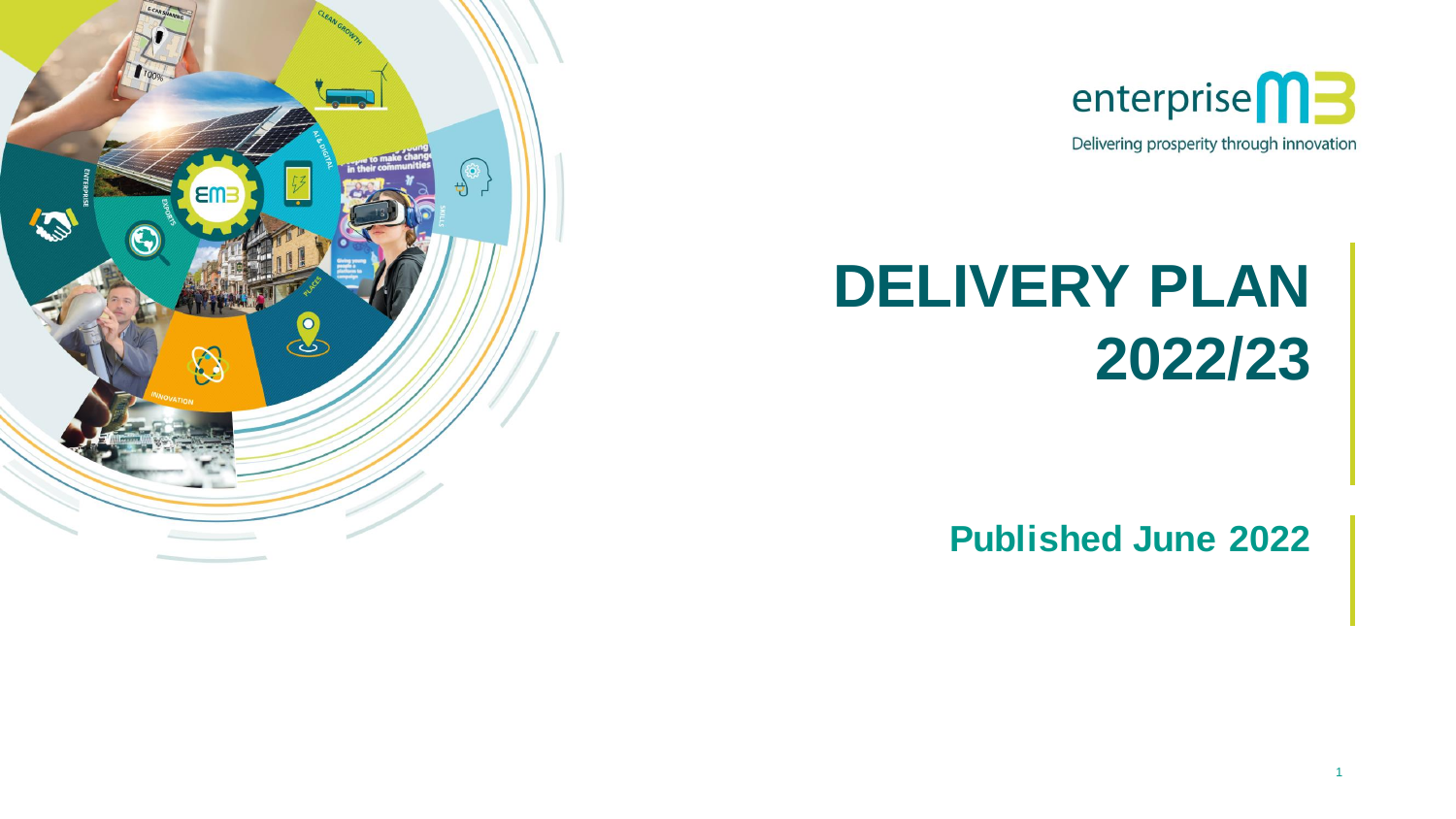### **EM3 DELIVERY PLAN SUMMARY**

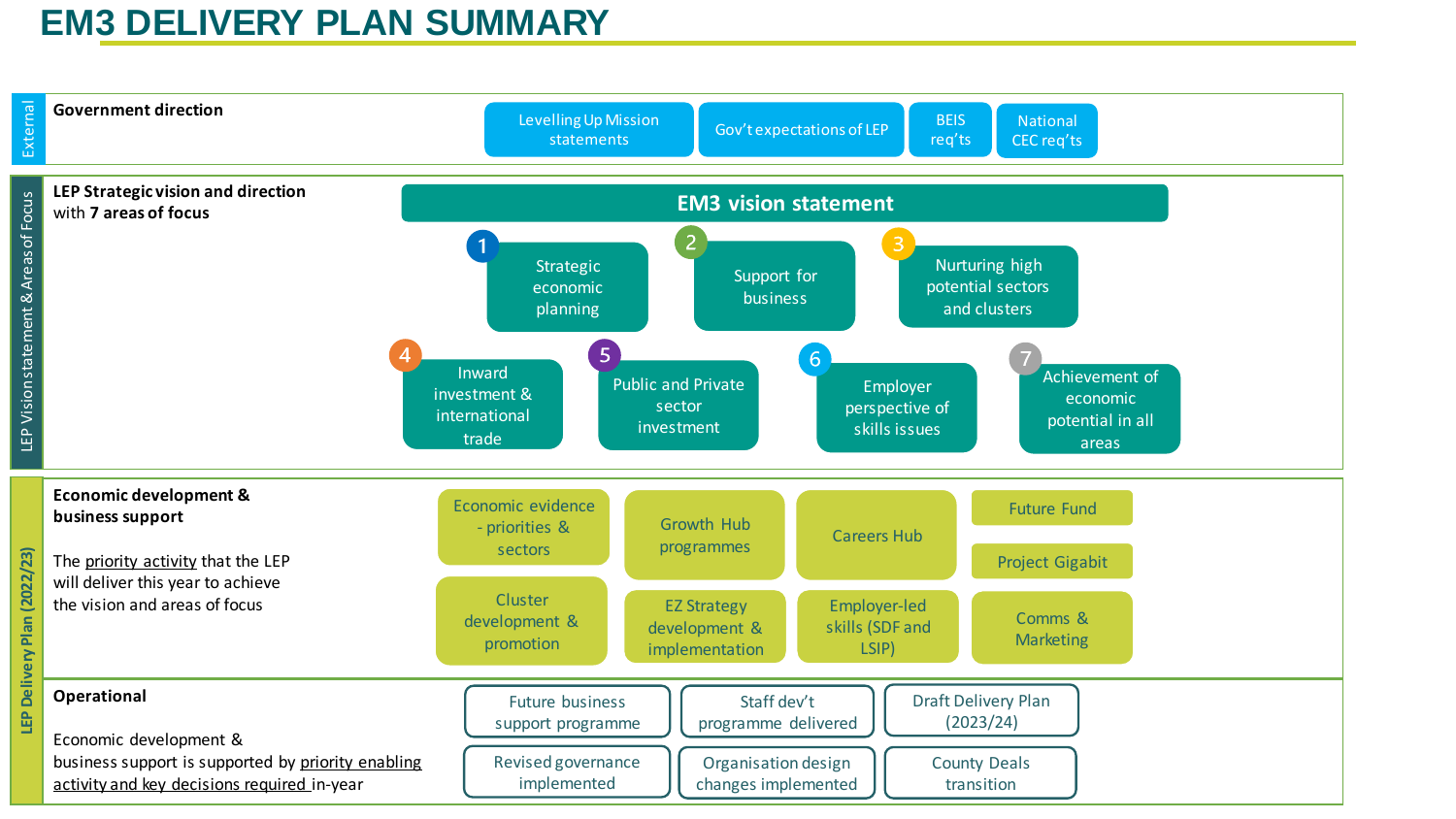### **EM3 DELIVERABLES 2022/23**

These are the key deliverables and actions that are required to deliver the vision in 2022/23

### Economic development and business support deliverables Enablers: key operational actions and decisions

1. To support a globally competitive low carbon high growth region, gather strategic economic evidence in partnership with local leaders that clearly articulates the area's economic priorities and high potential sectors. Identify actions needed to support priority sectors.

2. Maximise inward investment opportunities by building on strengths of existing clusters, to develop and support at least one new cluster for the region, for example low carbon, sustainable air travel, digital health.

3. Enable high potential businesses to grow and increase productivity through our Growth Hub programmes. Meet the targets set by BEIS and the LEP.

4. Drive the appeal of the region to high growth low carbon companies by developing and beginning the implementation of the new Enterprise Zone Implementation Plan.

5. To help employers, schools and colleges prepare young people for careers and develop the future workforce, launch the Careers Hub in September 2022, and deliver KPIs set by the CEC.

6. Support employer-led skills provision, by convening partners and supporting them to develop and implement Strategic Development Fund (SDF) projects and a Local Skills Improvement Plan (LSIP).

7. Develop and deliver a Communications and Marketing strategy to promote delivery of the EM3 vision for a low carbon high growth region and to champion the role of LEPs in business led economic development in the run up to integration with local authorities

8. Procure and contract with a supplier in order to deliver the Gigabit EM3 fibre spine in 2023/24.

9. Implement a capital fund to support innovation, focussing on green and digital skills, low carbon and digital, supporting at least one new project in 2022/23

1. Decide on the future business support programme by 30<sup>th</sup> September to ensure a consistent and high level of support

2. Implement changes to the organisation by 30<sup>th</sup> September to ensure it is fit for the future vision of the organisation and financially sustainable

3. Integral to successfully implementing a new organisation design, the LEP will deliver a staff development programme that will build on the Insights work and motivate and develop our staff

4. Review our governance arrangements and implement changes to support the new organisation, ensuring streamlined and effective decision making, by 30th September

5. Develop the draft 23/24 Delivery Plan and submit by 25th November

6. Work with local authorities and other partners to develop a shared vision for the transition towards County Deals, including how to embed a strong and independent business voice, use convening power to bring together key stakeholders, and deliver key economic development functions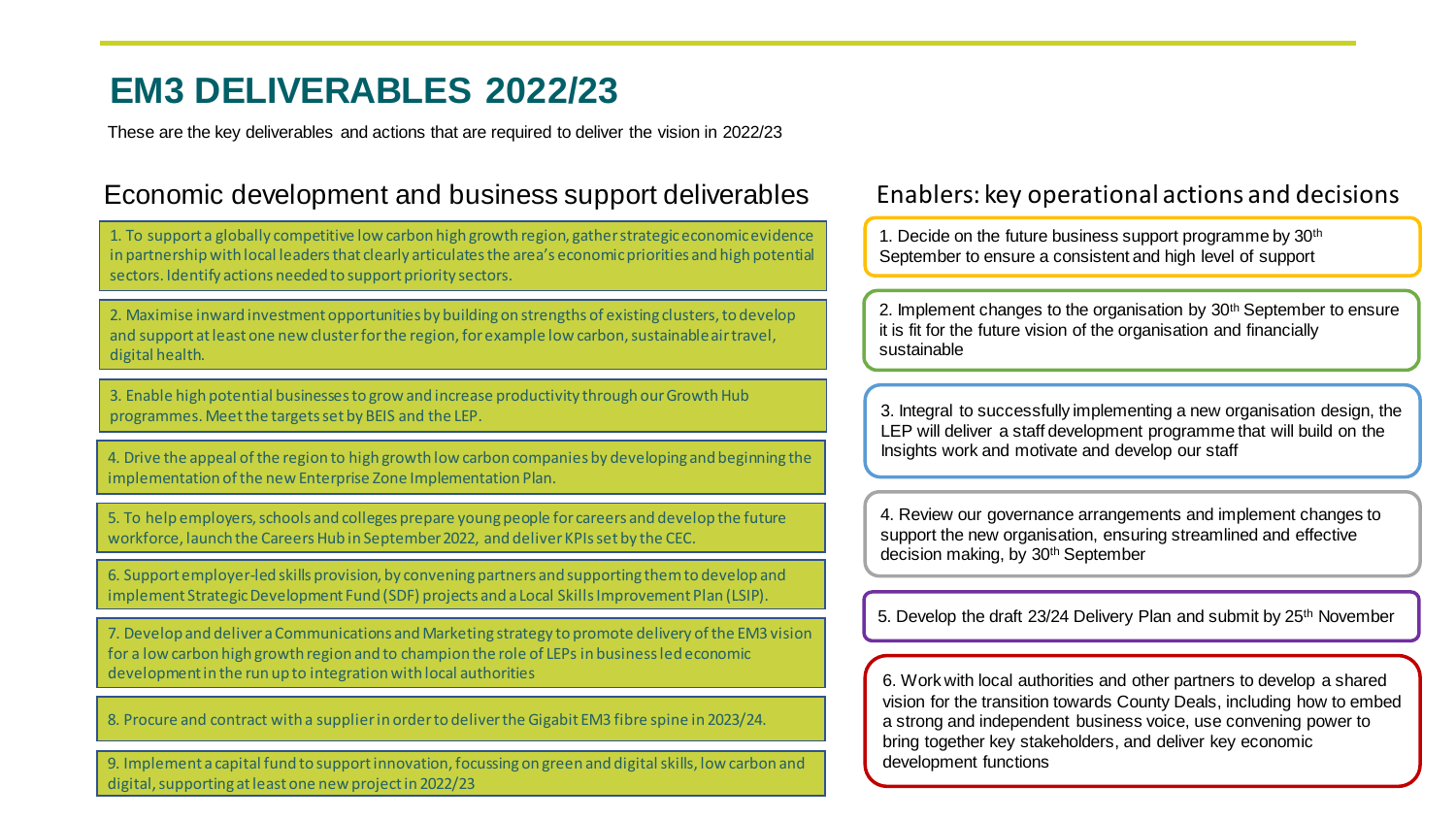## **CONTEXT**

### **LEP Review outcome**

- During 2021/22 Government carried out a review of LEPs which concluded in March 2022. The outcome of the review emphasised the value of LEPs and set out government's expectations going forward. Guidance for the future of LEPs included
	- **EXECUTE:** a strong focus on the importance of a strong business voice;
	- strategic economic planning;
	- continued delivery of a range of functions for other government departments.
- The strategic value of involving business leaders and other stakeholders in local decision-making, and of locally-led economic strategies covering functional economic areas was recognised within the Review outcome.
- According to the Government LEPs should consider what will add most value to their local area, aligning where possible to the levelling up missions set out in the Levelling Up White Paper, in particular mission 1:-
	- *"By 2030, pay, employment and productivity will have risen in every area of the UK, with each containing a globally competitive city, with the gap between the top performing and other areas closing"*
- Government's long-term plans for LEPs is for integration into Local Authorities in areas where devolution arrangements are in place or agreed. Government have provided guidance on how they expect the integration of LEPs to occur.
- The focus will be on those areas with signed deals and for the majority of LEPs without a signed deal, LEPs will remain and will continue to receive core funding. This is the case with EM3 as well as the rest of the South East.

LEPs will need to work closely with their local authorities over the following years as they plan for devolution. The LEP will engage with local authorities and partners to develop devolution deals that will bring benefits to the EM3 region

#### **Delivery Plan**

- The LEP Board approved the new Vision and Strategic Direction at the Board in April 2022. The vision included 7 strategic areas of focus that the LEP will prioritise and also set out how the LEP will work to support their successful delivery.
- **This Delivery Plan outlines what the LEP will deliver during 2022/23 and how** success will be measured.
- **•** For each strategic area of focus the plan sets out what will be achieved and also pulls out specific top deliverables (in green boxes). Each strategic area of focus is supported by more than one of the top deliverables. The coloured numbers denote which of the seven strategic areas of focus the deliverable is contributing towards. For example:-

#### *Careers Hub*

*To help employers, schools and colleges prepare young people for careers and develop the future workforce, launch the Careers Hub in September 2022 and deliver the KPIs set by the CEC*

*A top deliverable for the year* 

*Strategic areas of focus the deliverable is contributing to* 

Each of these deliverables will be monitored by the Board and the Executive Team.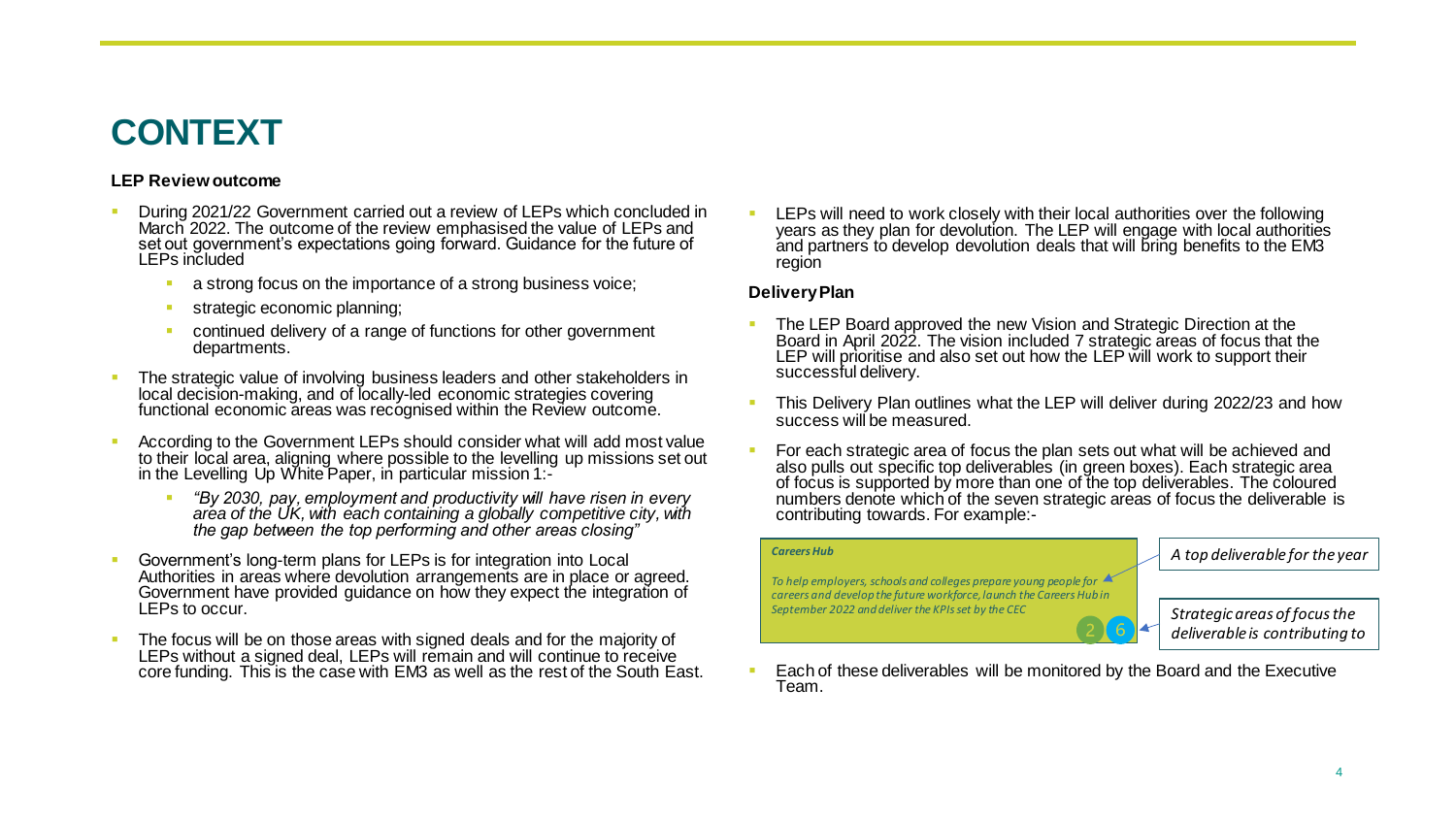### **STRATEGIC VISION AND DIRECTION FOR THE EM3 LEP**

To achieve this, our strategic areas of focus :-

Our vision is:-

### **Driving Low Carbon and High Growth**

EM3's vision is to create a low carbon high growth region driven by innovation and enterprise.

EM3 will be the leading business-led strategic economic partnership focussing on collaboration across sectors and all boundaries to help businesses and communities succeed.

Carry out **strategic economic planning** in partnership with local leaders that clearly articulates their area's economic priorities and sectoral strengths.

**Support businesses** to access the expertise and funds for high growth, greater productivity, and make the transition to a low carbon economy

**Nurturing high potential sectors and clusters** and their R & D partners to enhance our region's outstanding strengths in innovation

Develop and promote a powerful proposition for investment in the EM3 region, working with partners to secure *inward* **investment** and promote international trade

**5** Working with partners to **maximise public and private investment** to support a low carbon high growth region driven by innovation and enterprise

Bring the **employer perspective to all skills issues**. Support skills provision to enable business growth. To be the authoritative source for robust analysis of the local labour market, skills needs and skills actions.

**Supporting all areas to achieve their economic potential** and including addressing issues faced by rural communities

As an organisation we will :-

- A. Work closely with our local authority partners, and provide an independent and powerful business voice ensuring that devolution benefits our regional economy
- Be led by an outstanding Board, bringing together business leaders, local authorities, universities, colleges and not for profit sector
- C. Base everything we do on business intelligence, robust economic and labour market analysis, and an understanding of our diverse places
- D. Convene partners to spark the creativity and achieve the results that come from collaboration
- Deliver excellent services to our customers, and ensure that we provide value-for-money
- 5 F. Continuously improve the capability of the EM3 team, building on our existing strengths to become more expert, more agile, more commercial, and better at technology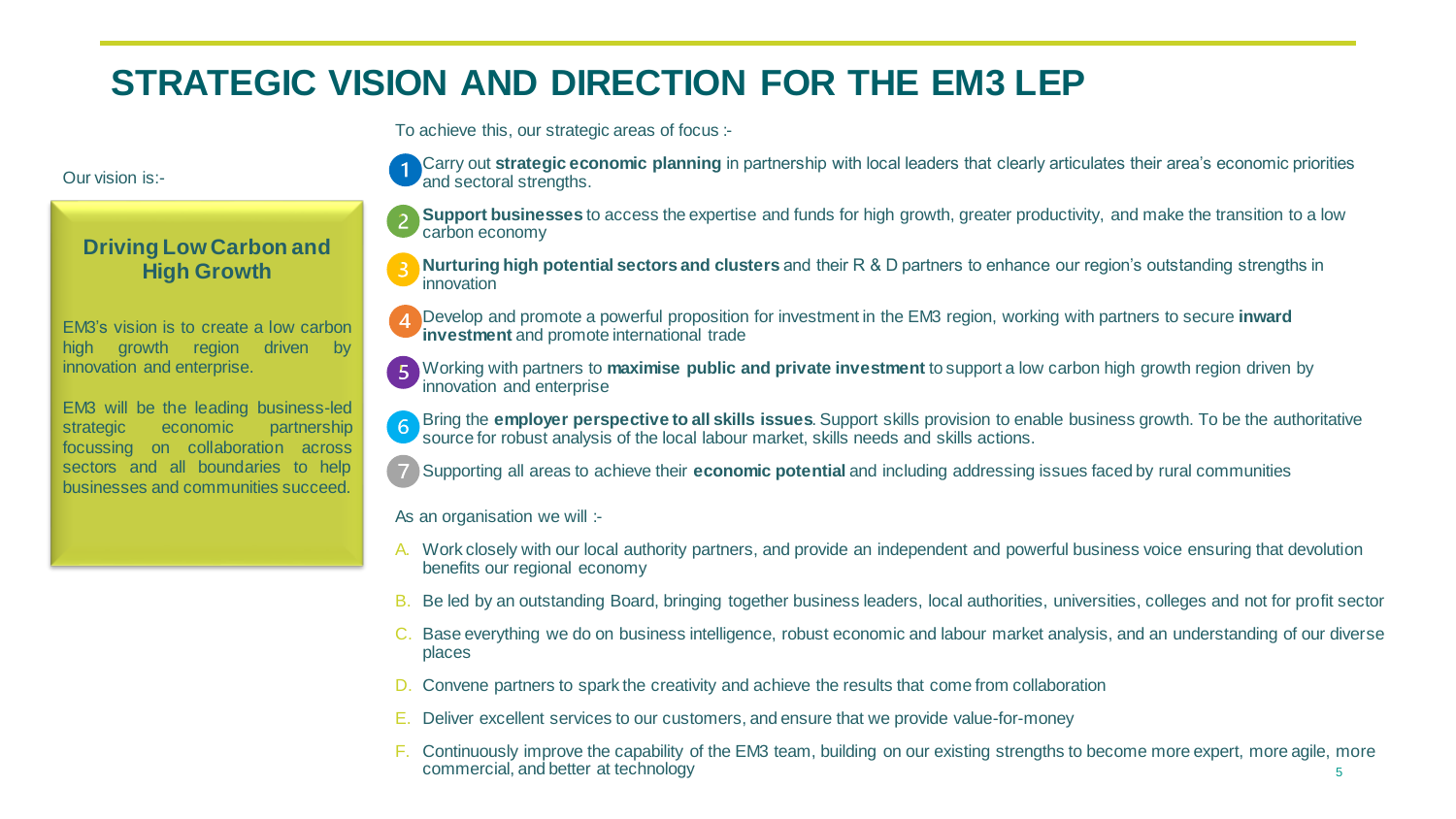## **O STRATEGIC ECONOMIC PLANNING**

### **Business intelligence and economic analysis**

- The LEP gathers high quality business intelligence and economic analysis as part of its role as business-focused strategic lead for the region and thought leader. We convene all the key business representative organisations in the region, from CBI to FSB, to weekly meetings to generate "on-the-ground" business intelligence. This information is disseminated to partners and fed back to central Government.
- The Growth Hub and the Careers and Enterprise work provides valuable intelligence on our businesses skills needs and other barriers to growth which we can convene businesses/ FE/HE to act upon
- The business intelligence and data analysis carried out by the LEP is integral part to inform how we and partners best work to secure a strong economic position for the EM3 area
- Specifically, this year we need to support Local Skills Improvement Plan (LSIP) with labour market and economic needs
- Throughout the year the LEP will host 'round table' events to bring local business leaders together with Education and local authority leaders to understand skills gaps in order to address jointly

### **Labour and Skills analysis**

- The LEP produces regular analyses of the economy and the regional labour market. These include up to date tracking of the skills/jobs demand by industry/sectors and news of business investment, takeovers and closures.
- This evidence is presented to EM3 Board Directors and members of the Skills Advisory Panel in order to maintain a deep understanding of our economy; the challenges/opportunities facing businesses and employers; and to provide a sound evidence base for good decision-making. The data is made available to all LEP partners and is published on the EM3 website.

### **Strategic economic planning**

- Drawing on the vast amount of data analysis and planning the LEP already has, we will take a fresh approach to strategic economic planning. Working with local authorities and partners, we will work with them to identify the areas that we are interested in. For example carry out a deep dive into potential cluster areas to understand the geography and potential impact of developing the cluster
- We will focus on the data and evidence that we need to nurture and support high innovation/ high productivity clusters that have a globally competitive edge in our area.

#### **Skills and labour analysis**

Support employer-led skills provision, by convening partners and supporting them to develop and implement Strategic Development Fund (SDF) projects and a Local Skills Improvement Plan (LSIP)



### **Strategic Economic Planning**

To support a globally competitive low carbon high growth region, gather strategic economic evidence in partnership with local leaders that clearly articulates the area's economic priorities and high potential sectors. Identify actions needed to support priority sectors.

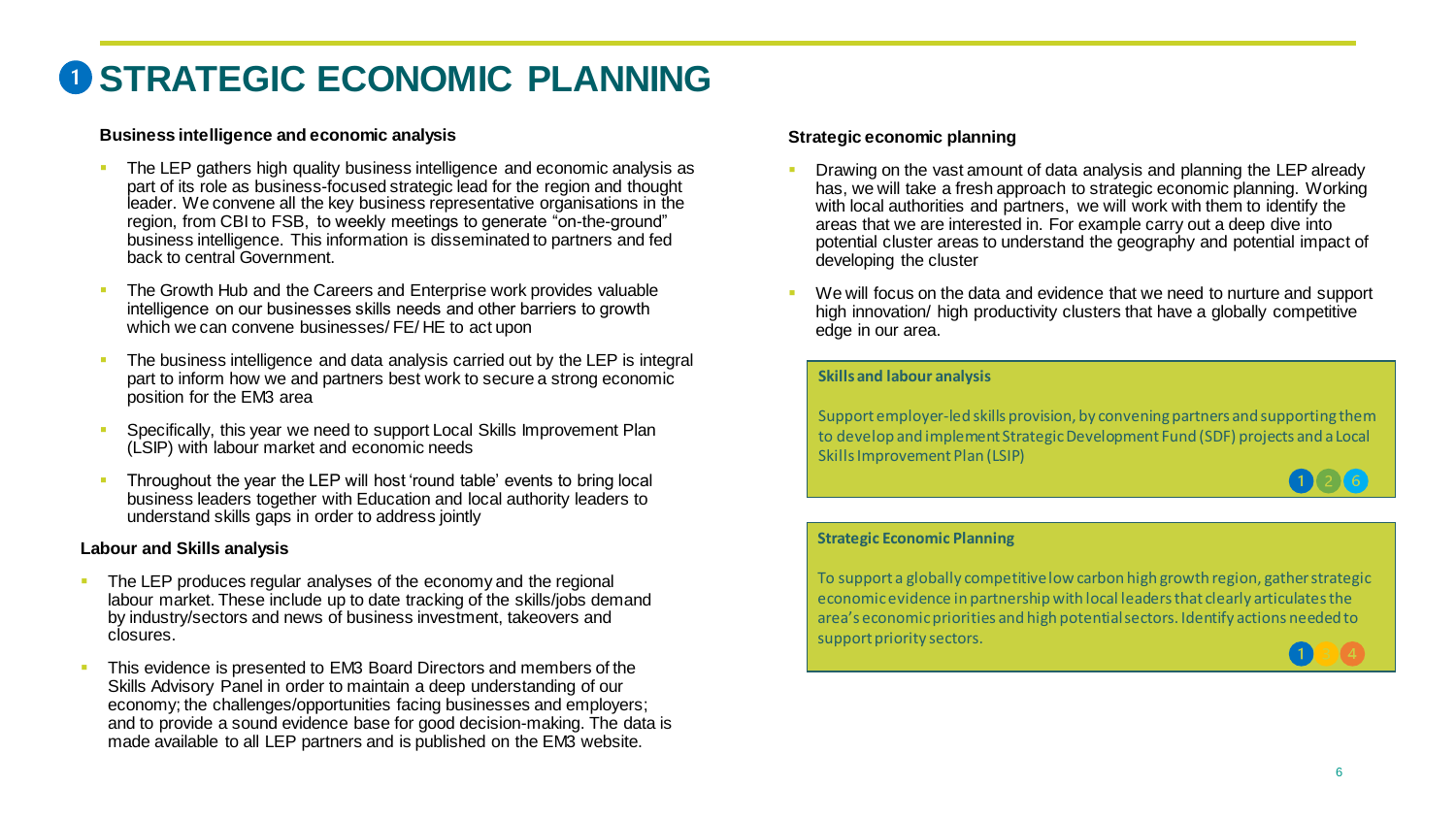### **SUPPORTING BUSINESSES TO GROW**

### **Growth Hub programme**

Providing support to SMEs to achieve their potential through expert advice and resource network from online tools - podcasts, training and networking sessions, funding platform, to **'Growth Service'**, focussed on sectors for high growth, high potential businesses. Specific programmes for 22/23 are:-

### 1) **Growth/ High Growth companies programme**

• Focussed on sectors for high growth, high potential businesses, offering dedicated specialist support to identify and deliver the opportunities and impact most valuable to the high growth company to increase revenue and profit. Providing access in depth diagnostic using the GROWTHmapper tool and specialist coaching and referral

#### 2) **Post pandemic recovery programme**

• Supporting businesses to avoid insolvency and to develop a contingency plan and set of actions for making better decisions and save the Companies reputation – focus on retail, hospitality and leisure. Providing access to the GROWTHmapper; Business planning support and specialist of coaching

#### 3) **Peer Programmes**

▪ Continuation of the highly successful programme aimed at **female business leaders** (3 cohorts) and the **Start up tech** peer programme (1 cohort). Planning new peer programmes to support **business to digitise** and **sustain following start up** their company in order to grow and develop in a post pandemic world.

#### 4) **Additional support**

The Growth Hub will continue to provide the **Bid writing support service** which helps businesses to bid for funds. Also the **Net zero support service** which helps businesses to transition to net zero. Online tools and information and tailored advice from an expert

### **Growth Hub**

Enable high potential businesses to grow and increase productivity through our Growth Hub programmes. Meet the targets set by BEIS and the LEP

#### **Growth Hub**

Decide on the future business support programme by 30<sup>th</sup> September to ensure a consistent and high level of support

#### **Communications & Marketing**

Develop and deliver the Communications and Marketing strategy to promote delivery of the EM3 vision for a low carbon high growth region and to champion the role of LEPs in business led economic development in the run up to integration with local authorities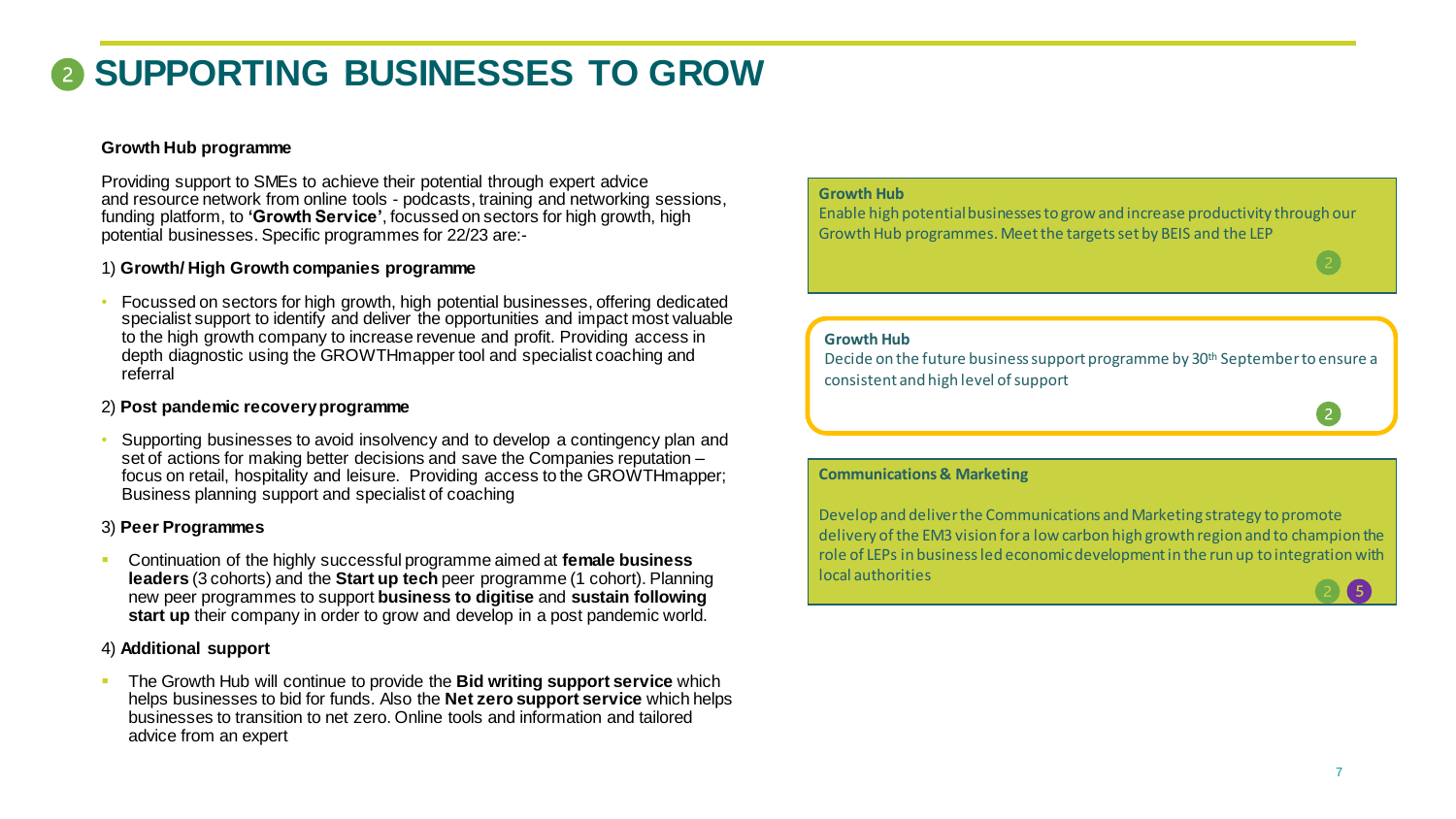### **NURTURING HIGH POTENTIAL SECTORS**

### **ATTRACTING NEW BUSINESS TO THE REGION**

### **Cluster development and promotion**

- EM3's ground-breaking work in the space and animal health sectors, and in developing the Guildford Games cluster, has already delivered significant benefits for the region. There is further potential to be tapped in these sectors; for example, the combination of 6G innovation capabilities and ultralow Earth orbit satellite technology could offer Surrey a global competitive edge.
- The LEP will extend this approach to other sectors, such as: low carbon, sustainable air travel, digital health
- Development of these new clusters will foster innovation and unblock barriers within the industry such as identify skills gaps. Clusters give the region a USP for inward investment.
- Working closely with universities to convene key/major players in expert works to maximises the sector growth.
- The LEP will build stronger relationships with DIT to support inward investment in the region and international trade of high growth businesses

#### **Nurturing high potential sectors**

Maximise inward investment opportunities by building on strengths of existing clusters, to develop and support at least one new cluster for the region, for example low carbon, sustainable air travel, digital health

#### **Inward Investment**

• Successful inward investment is not delivered alone. A strong relationship with key strategic partners across EM3 is vital. This partnership includes public, civic and private sector knowledge and experience to ensure credible and valued engagement with investors. Alongside Department for International Trade, the LEP will target existing investors in our key sectors to rapidly scale opportunities.

### **Enterprise Zones**

- The EZ plan is based on smart, evidence-based strategies, and aims to deliver over 130 new businesses and over 11,000 new jobs. This will transform the three sites into thriving communities with innovative businesses.
- An investment of £41 million over the lifetime of the EZ has begun to kick-start three areas within the Enterprise Zone. This investment is driving economic benefit and see a return in additional business rates growth income of an estimated £115.8 million over 25 years. This income will be retained and reinvested locally by decision-makers with sound knowledge of the area and understanding of what is required to accelerate growth and development.
- The EZ will strengthen our ability to attract more inward investment and accelerate high value business activities that will generate jobs and stimulate economic vibrancy, further building the reputation of Enterprise M3's area as one of UK's most desirable places to live and do business.

#### **Enterprise Zone**

8 Drive the appeal of the region to high growth low carbon companies by developing and beginning the implementation of the new Enterprise Zone Implementation Plan

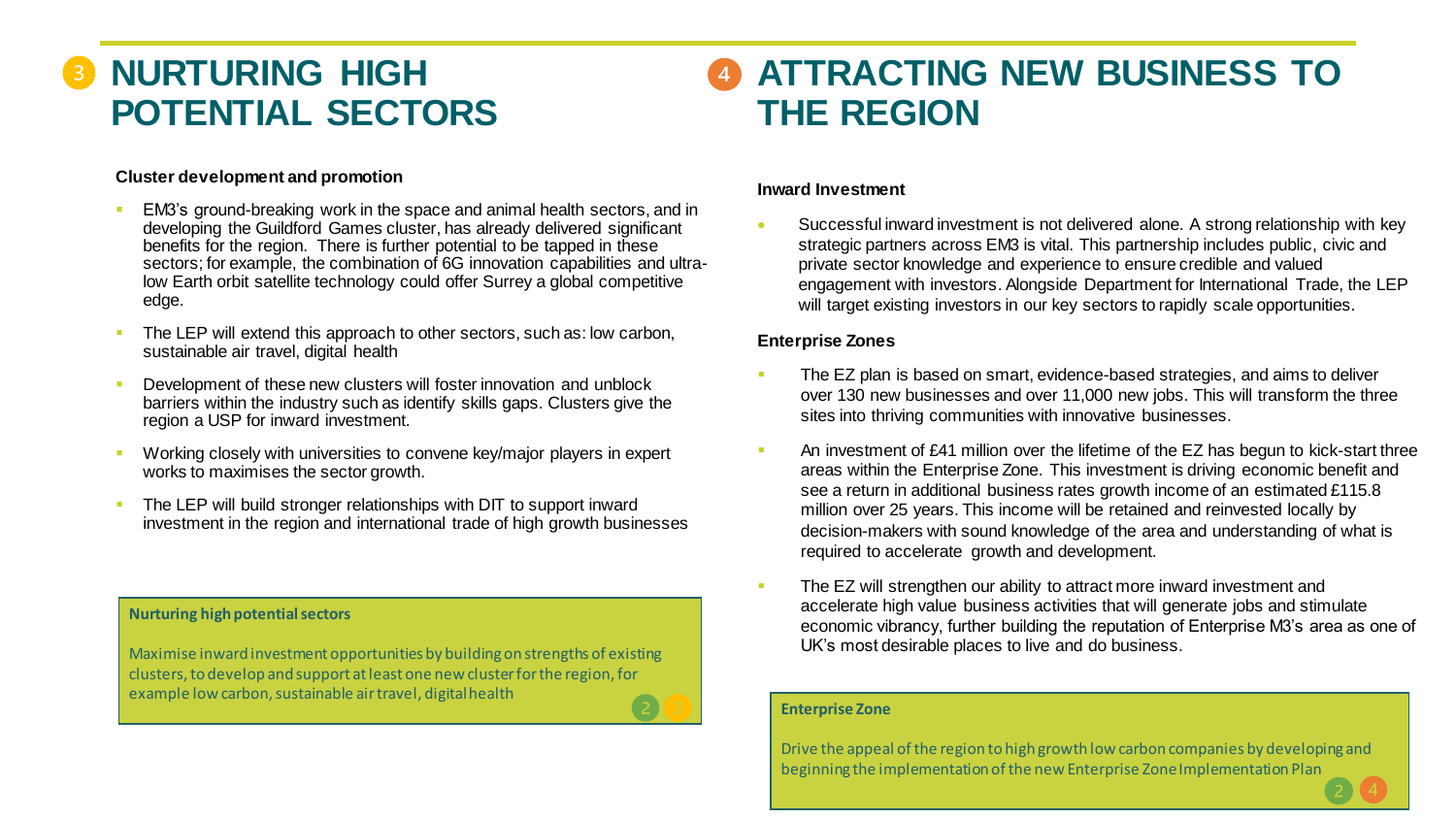### **6 MAXIMISING PUBLIC AND PRIVATE INVESTMENT**

### **Capital projects**

- This year the LEP launched the new **Future Fund**  a small capital fund to support innovative capital projects in the region focussing on net zero, digital, green skills and digital skills. This will be loan funding and contributing to projects that benefit the EM3 region where projects are not able to secure funding from banks; these can be demonstrator/ pilot projects. The LEP will work with partners to identify issues/barriers which form an opportunity for LEP involvement, then develop concepts in partnership to address them together.
- EM3 is already pioneering this co-investment approach through the **Gigabit EM3**  fibre spine project - a project to build and operate new digital infrastructure stretching from Basingstoke to Guildford which will help to make a step change in the region's digital connectivity and address the digital divide between urban and rural communities.
- Working with district and borough councils to support them to maximise impact of their UKSPF and in other areas through collaboration.

### **EM3 Funding Escalator**

Financing high growth, high innovation SMEs with the potential to deliver economic growth and job creation in the Enterprise M3 area. The aim is to support fast growing young businesses which struggle to secure finance without a long credit history.

### **Gigabit project**

### **Future Fund**

2022/23

Implement a capital fund to support innovation, focussing on green and digital skills, low carbon and digital, supporting at least one new project in

Procure and contract with a supplier in order to deliver the fibre spine in 2023/24

### **G EMPLOYER PERSPECTIVE OF SKILLS ISSUES**

### **Convening power**

▪ The LEP will focus on skills in new and high growth industries. The **EM3 Skills Advisory Panel** brings together employers, skills providers and key local stakeholders to enhance understanding and delivery of skills in demand by employers.

### **Careers & Enterprise Programme**

- Working with businesses to ensure that skills gaps are identified, and that potential skills shortages and gaps do not become a barrier to growth. Aim is enabling young people to access opportunities in the future workforce by connecting Surrey businesses with their schools and colleges
- Providing advice and guidance to businesses on how to engage with education in a meaningful and impactful way. This enables them to interact with their community, build employee social projects and understand and support the future of their workforce.
- Enterprise Advisers provide strategic support to educational establishments across the region, giving an insight into different industries and the employment opportunities within them. Within this role they also provide links to Business networks and contribute towards linking career to curriculum.
- The LEP will launch the Careers Hub in September 2022 which will develop a careers system that has a measurable impact on young people - now and in the future; Include all young people in careers education; and work with leaders and institutions to sustain

### **Careers Hub**

9 To help employers, schools and colleges prepare young people for careers and develop the future workforce, launch the Careers Hub in September 2022 and deliver the KPIs set by the CEC

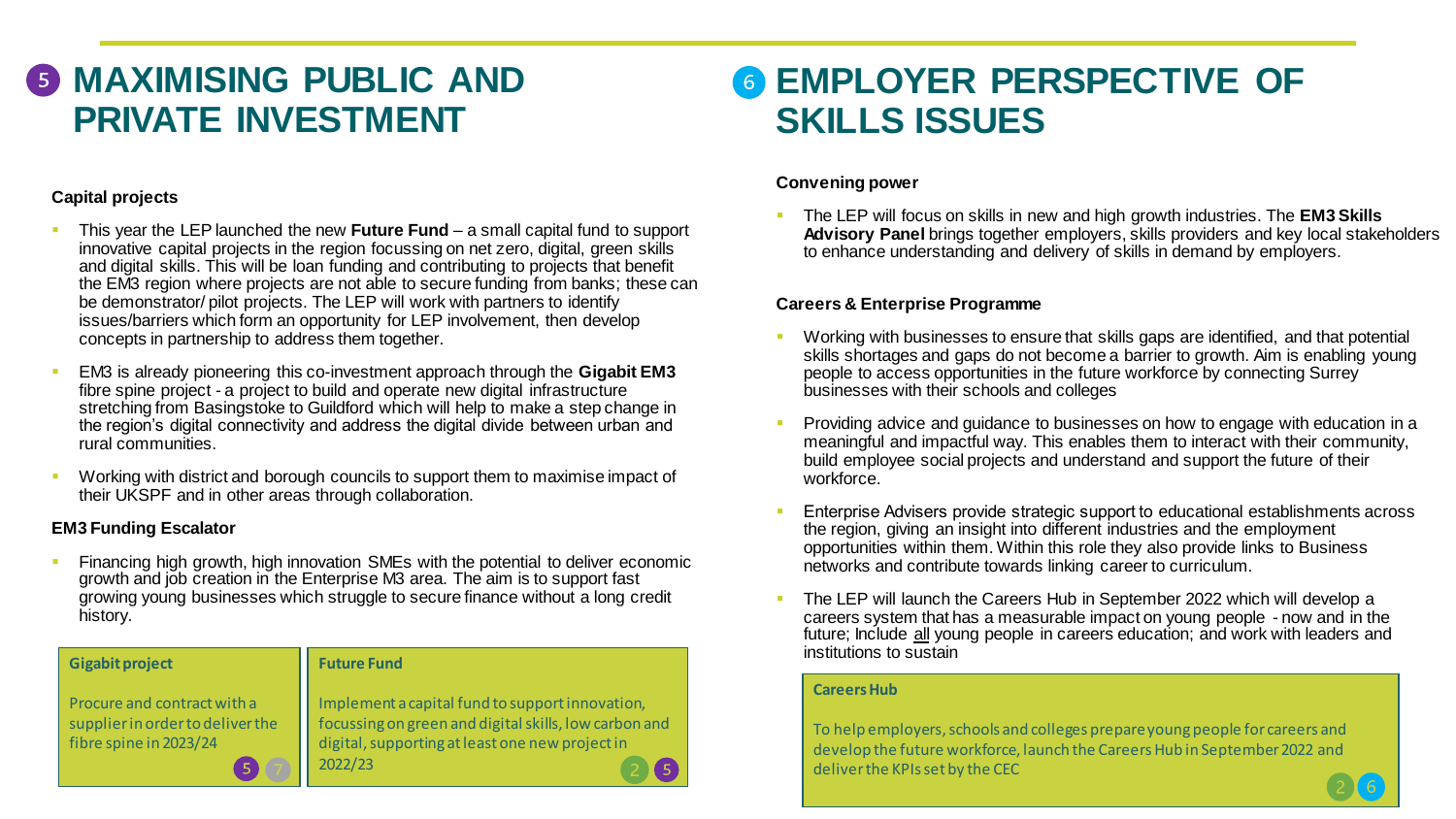### **ENABLING DELIVERY**

- The successful delivery of this Delivery Plan is supported by cross cutting enabling functions. There are business as usual activities required to ensure the smooth operation of the LEP and these include financial management, administration, performance management, contract and procurement management and governance.
- This year the LEP is undergoing a significant period of change and organisation design work is well underway to ensure it is appropriately resourced to deliver the new vision and achieve financial sustainability. The priority change activities for 22/23 are:-

#### **Local Authority Integration**

Work with local authorities and other partners to develop a shared vision for the transition towards County Deals, including how to embed a strong and independent business voice, use convening power to bring together key stakeholders, and deliver key economic development functions

### **New Delivery Plan (23/24)** Develop the draft 2023/24 delivery plan and submit by 30th November

**Review of governance & processes** Review our governance arrangements and implement changes to support the new organisation, ensuring streamlined and effective decision making, by 30th September

### **Organisation design**

Implement changes to the organisation by 30th September to ensure it is fit for the future vision of the organisation and financially sustainable

#### **Staff Development Programme**

Integral to successfully implementing a new organisation design, the LEP will deliver a staff development programme that will build on the Insights work and motivate and develop our staff

### **MILESTONES 2022/23**

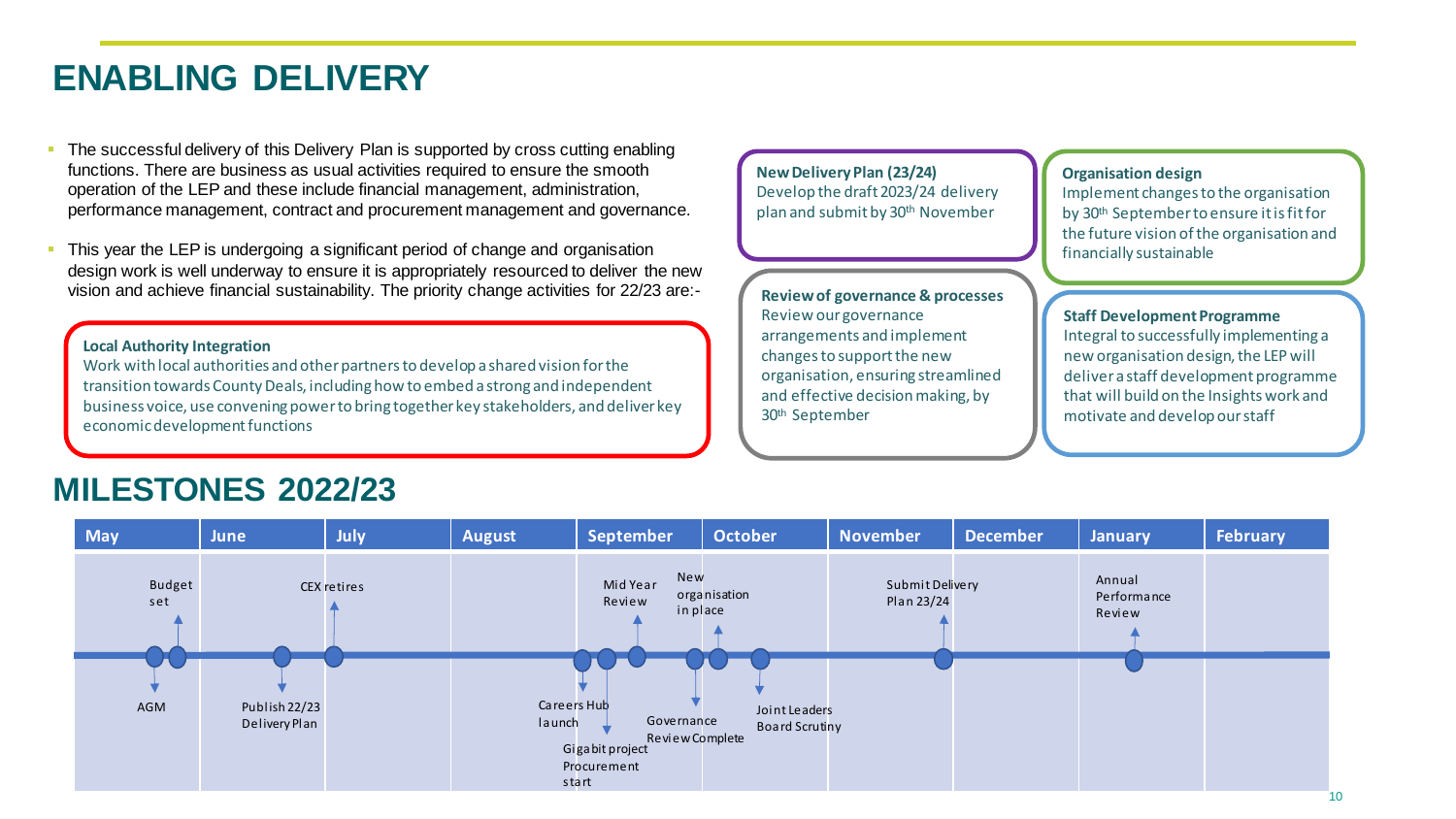### **KEY PERFORMANCE METRICS**

| <b>Area of focus</b>                                                                                                                                                                                                           | <b>Success measures</b>                                                                                                                                                       |  | <b>Outcomes</b>           |
|--------------------------------------------------------------------------------------------------------------------------------------------------------------------------------------------------------------------------------|-------------------------------------------------------------------------------------------------------------------------------------------------------------------------------|--|---------------------------|
| Carry out strategic economic planning in partnership with local leaders that<br>clearly articulates their area's economic priorities and sectoral strengths.                                                                   | Bi-monthly economic data and analysis<br>available on our website                                                                                                             |  |                           |
| Support businesses to access the expertise and funds for high growth, greater<br>productivity, and make the transition to a low carbon economy                                                                                 | • Number of businesses supported,<br>Number of engagements including<br>website,<br>Delivery of funded programmes<br>$\bullet$                                                |  |                           |
| Nurturing high potential sectors and clusters and their R & D partners to enhance                                                                                                                                              | • Number of businesses in cluster,                                                                                                                                            |  | Jobs created/ safeguarded |
| our region's outstanding strengths in innovation                                                                                                                                                                               | Revenue raised from Guildford. Games<br>Number of new clusters developed                                                                                                      |  | New homes                 |
| Develop and promote a powerful proposition for investment in the EM3 region,<br>working with partners to secure inward investment and promote international<br>trade                                                           | • Number of new businesses landed (LEP<br>involved/notinvolved),<br>• Number of foreign visits,                                                                               |  | Apprenticeships           |
| Working with partners to maximise public and private investment to support a<br>low carbon high growth region driven by innovation and enterprise                                                                              | • Number of capital projects approved<br>Number of projects approved (FSE)<br>Number of round table events                                                                    |  | Learners supported        |
| Bring the employer perspective to all skills issues. Support skills provision to<br>enable business growth. To be the authoritative source for robust analysis of the<br>local labour market, skills needs and skills actions. | • Number of schools supported,<br>• Number of businesses connected with<br>schools,<br>Bi-monthly labour analysis on our<br>$\bullet$<br>website<br>• Bi-monthly SAP meetings |  | CO2 savings               |
| Supporting all areas to achieve their <b>economic potential</b> and including addressing<br>issues faced by rural communities                                                                                                  | <b>EM3 Gigabit Town and Rural project</b><br>$\bullet$                                                                                                                        |  |                           |